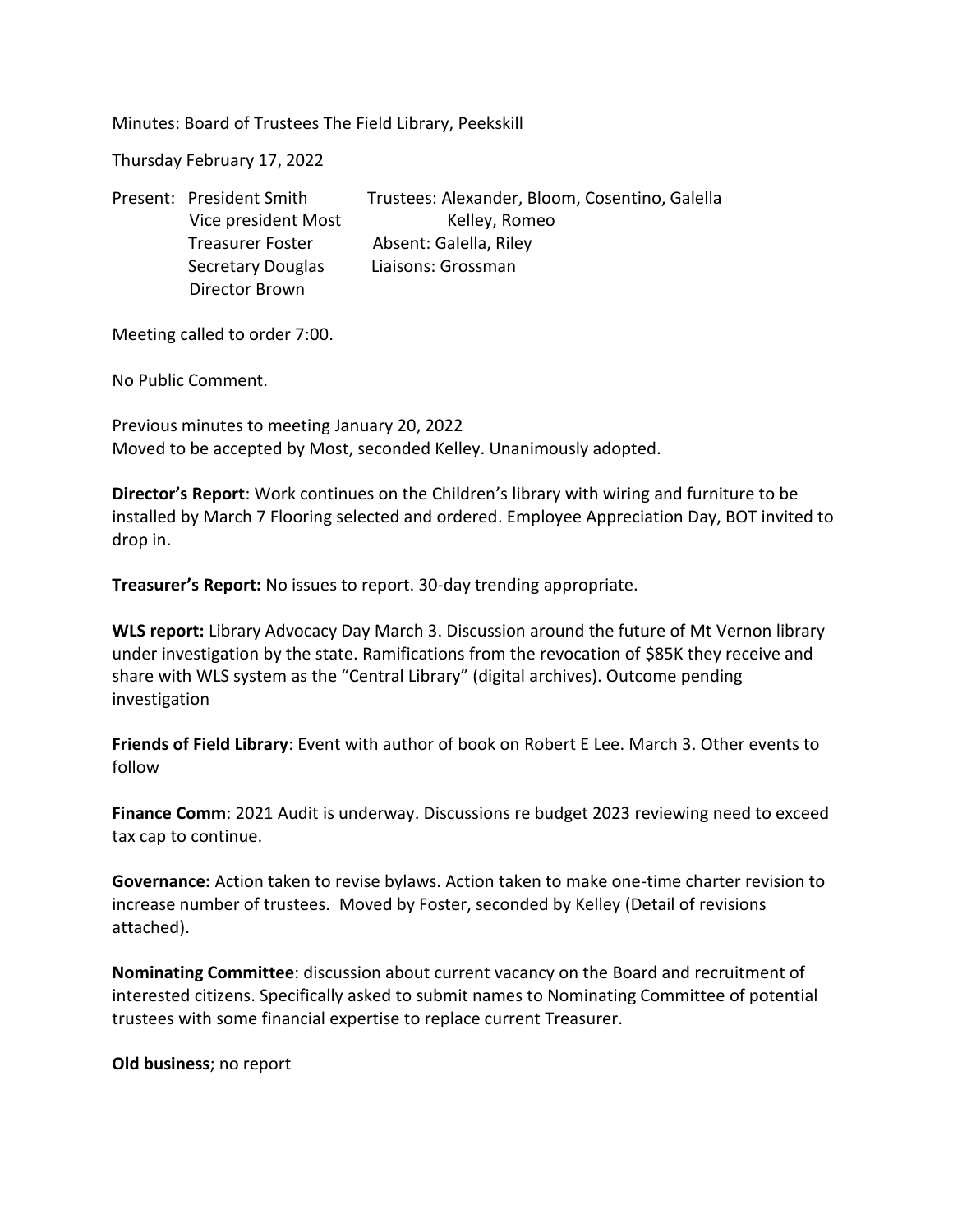**New Business**; Ongoing NYLA webinars indicated Executive committee meetings to be limited in usage and expanded to 5 members. Discussed and made motion to insert language\*\*\*into bylaws allowing this change. Moved by Douglas, seconded by Foster, Approved unanimously. President Smith appointed Trustee Cosentino to become 5<sup>th</sup> member of Executive Committee until such time as there is a past president to assume the position.

Fund raising development plan: formalize process with a Fundraising Committee to be established including members of the Friends of the Field Lihrary.

Grant Writer: Director Brown will build into the budget monies for a contractor grant writer. Suggested contacting grant writing firm to be on retainer ( as with attorneys). To be followed up by Director Brown.

**Executive Session**: 8:28 pm moved into session by Kelley, seconded by Most, approved

No further business moved to adjourn Bloom, seconded Alexander, unanimously adopted. Meeting adjourned at 8:41

\*\* see Bylaw revision attached for specific language. Section V Officers, #v.

Proposed revisions to bylaws:

## **Section IV Board of Trustees:**

- a. The Board of Trustees shall consist of not less than 9 members or more than 11, each of whom is elected to a three year term. To ensure continuity, there is an annual election
- b. Trustees shall be limited to serving two consecutive three year terms excluding any partial term when a member is appointed to fill a vacancy……..

## **Section V Officers:**

a...... These officers shall serve for a period of **one year**....... Limited to serving two consecutive one year terms

\*\*\*v. Executive Committee... (insert) in the event there is no Past President serving as a Trustee, the current president can appoint a current Trustee to fill that open position for one year.

## **Section VIII Meetings**

**i.** Per Open Meetings law, minutes of the Board meeting shall be available upon request, two weeks after the meeting, even if not yet approved.

j. When there is opportunity for Public Input during meetings, it shall be limited to presentations of three minutes only.